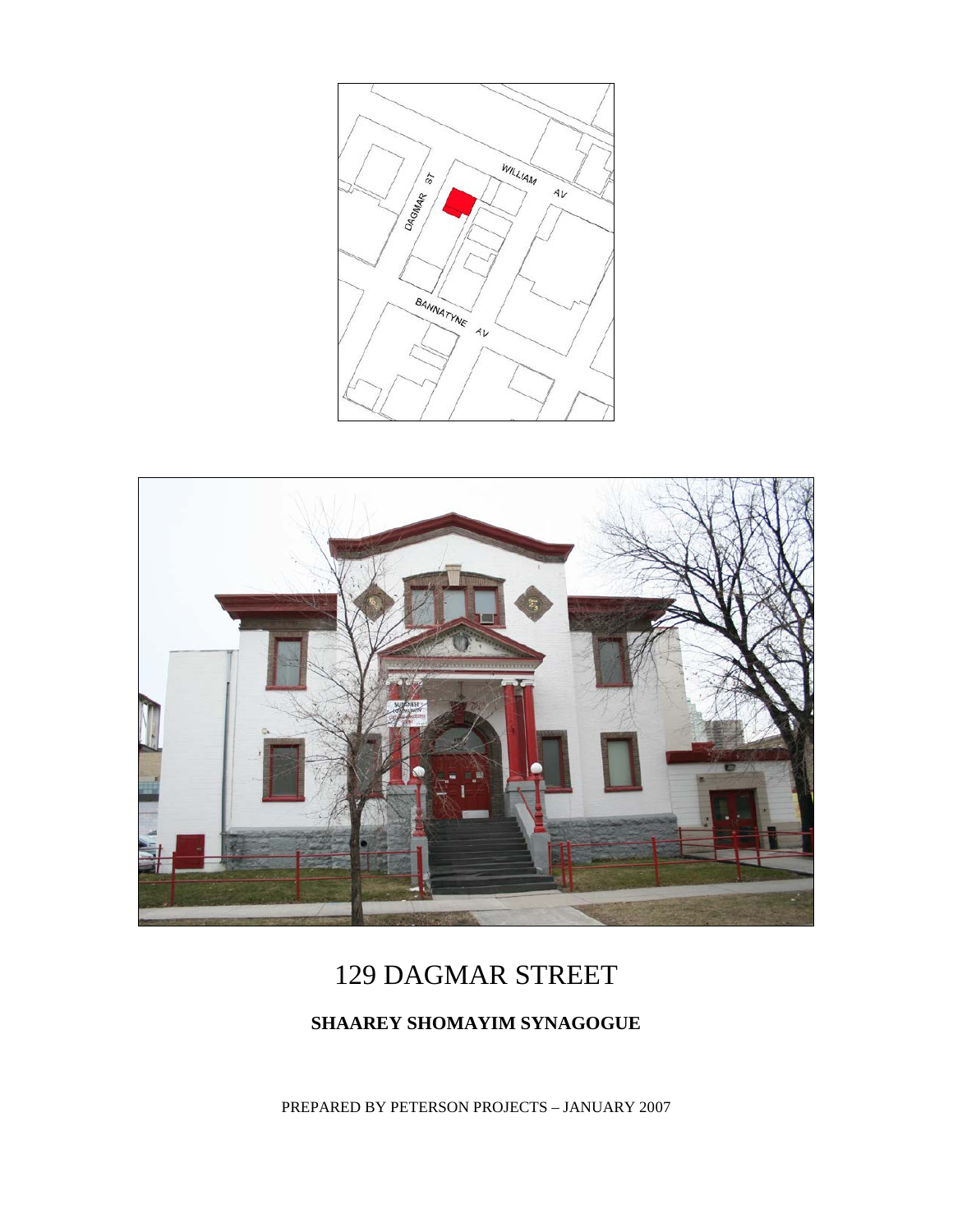

## 129 DAGMAR STREET **SHAAREY SHOMAYIM SYNAGOGUE**

**Date of Construction:** 1907 **Building Permit:** 323/1907 **Architect:** Eade Brothers **Contractor:** Edward H. Cottrell and McElveny and Company

#### ARCHITECTURAL INTEREST:

Ornamentally subdued, this building has had a long and varied history since its construction in 1907.

Built of solid brick resting on a raised foundation of rubblestone, this building sits on the east side of Dagmar Street just south of William Avenue and faces the former Carnegie Library found across the street. Total cost of construction was  $$17,500$  $$17,500$  $$17,500$ .<sup>1</sup> The main (west) façade was originally designed symmetrically, with a protruding central section that held the most significant ornamental features. A wide set of stairs gives access to the main entrance. The stairs are framed by enclosed concrete hand railings (it is likely that these were originally brick or possibly wood), original ornamental metal light posts are still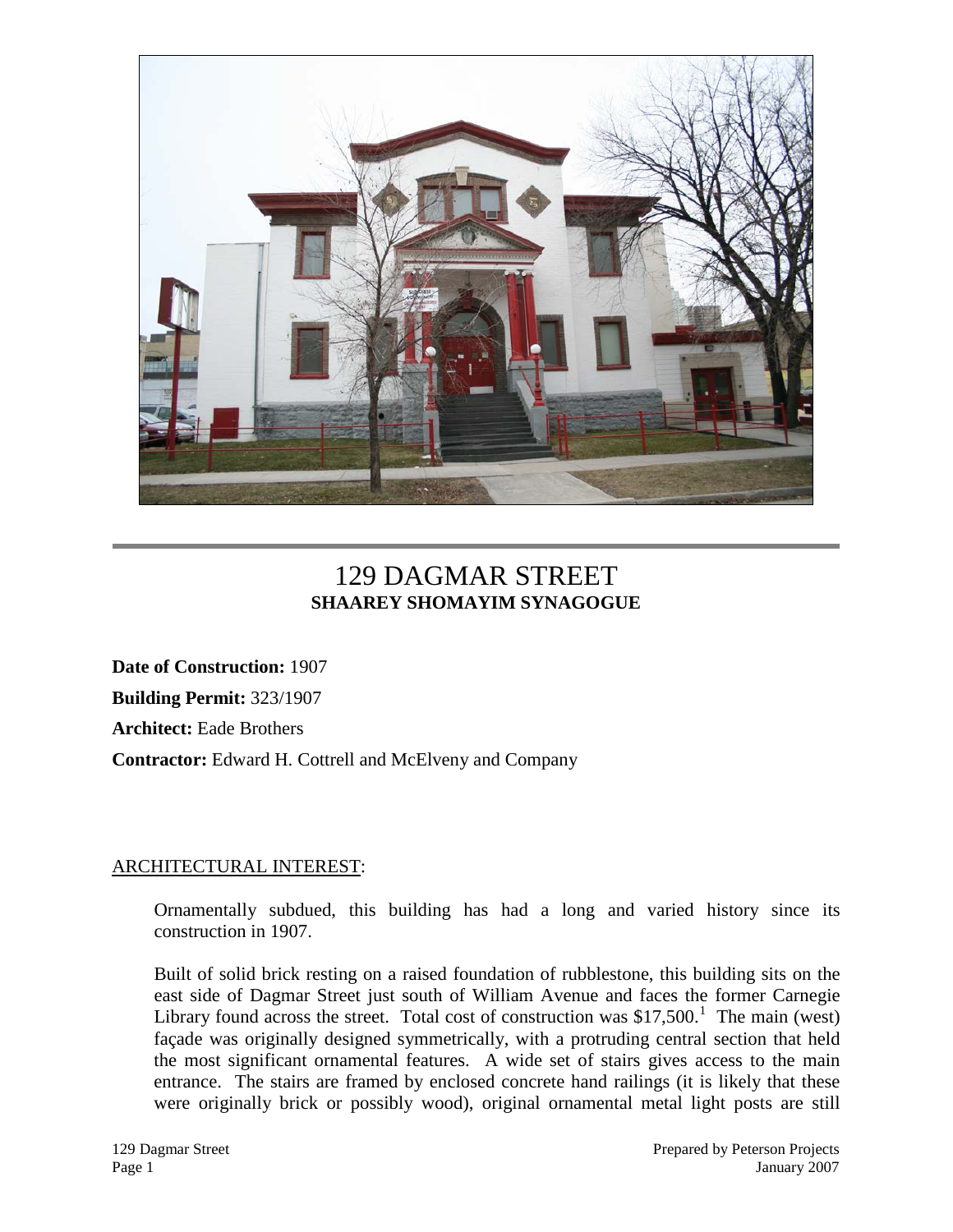

Front façade details, 2006

present. The open entrance porch is classically treated, with a pediment supported by four composite order columns in the front and two attached squared columns at the building. All columns are unfluted with plain bases and Ionic style capitals with volutes. Delicate dentils embellish the pediment that also includes a round opening. Inside the porch is the round-headed entrance with oversized stone keystone, double doors, arched transom and dark brick framing. Square headed windows with similar brick framing and stone lug sills are placed on either side of the entrance porch. The second floor includes a wide, arched window again framed in dark brick and displaying a keystone similar to that of the front door. Diamond-shaped panels of dark brick with round openings are located on either side of this central window. The roofline is embellished with a line of dark brick leading to the pointed cornice. The recessed areas of the front façade feature square headed windows with dark brick surrounds. The flat roofline is highlighted by a dark brick band and heavy overhanging cornice. The roof of the building is higher in the centre. It is a balanced and simple design with a variety of ornamental elements.

The north façade has been altered by the addition of a large, two-storey concrete block addition that covers approximately half of this elevation. To the rear, the original façade is still visible with its arched windows (now boarded up) and first and second floor doors and metal stairs. The south side is also partially covered, by a smaller two-storey addition and a longer one- and one-and-a-half storey section. Visible on the original walls are large, paired and single arched windows with stone lug sills to the rear of the second floor (all bricked in) and rear doors on both floors with metal stairs. The rear (east) of the building features the raised rusticated stone foundation and brick walls and a clear view of the roofline with its raised central portion. The basement walls originally included windows (boarded up) and there is a centrally located door. The ground floor originally boasted two large pointed arched windows with stone lug sills (boarded up), a remnant of its original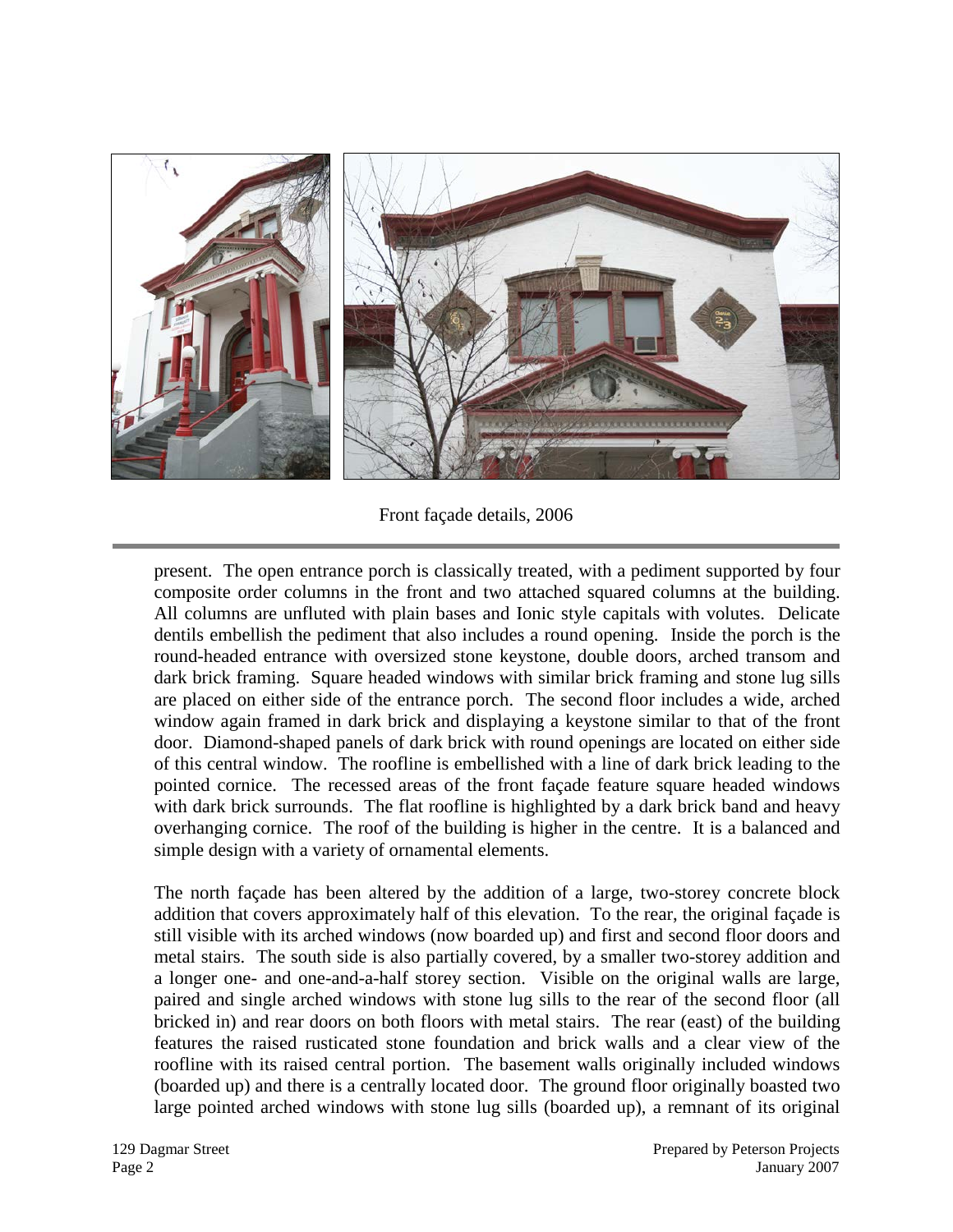

Front (west) and north side façades, 2006

use as a synagogue. The third floor features three smaller arched openings (also now boarded up). A tall brick chimney is attached near the northeast corner.

The building stands on its original site and appears to be in fair structural condition. The building's exterior has seen many changes due to additions and alterations but much of the original detailing, especially on the front façade, is still present.

Eade Brothers is listed as the designer of the synagogue. The firm was formed in 1904 when Wallace Cotman Eade, an artist and draughtsman with Winnipeg City Engineer's Department, quit his job to go into private practice with his brother Hugh R. Eade. This short-lived partnership lasted only until 1910 and produced only a few modest buildings, $^{2}$  $^{2}$  $^{2}$ including: City of Winnipeg Hydro Sub-station, 41 May Street (now 541 Waterfront Drive – 1906, Inventory); Nugget Hotel, 711 Main Street (demolished); Crown Brewery Company Boiler House, 396 Stella Avenue (1908, demolished); and Stewart Sheaf and Hay Loader Company Factory, Union Avenue (1910).

Contractors for the synagogue were listed as Edward H. Cottrell and McElveny and Company.<sup>[3](#page-7-2)</sup>

#### HISTORICAL INTEREST:

This building functioned for over 40 years as a synagogue for one of the city's early Jewish congregations. A small number of Jewish immigrants held Western Canada's first Jewish divine service in January 1880. Although difficult to keep their numbers up because many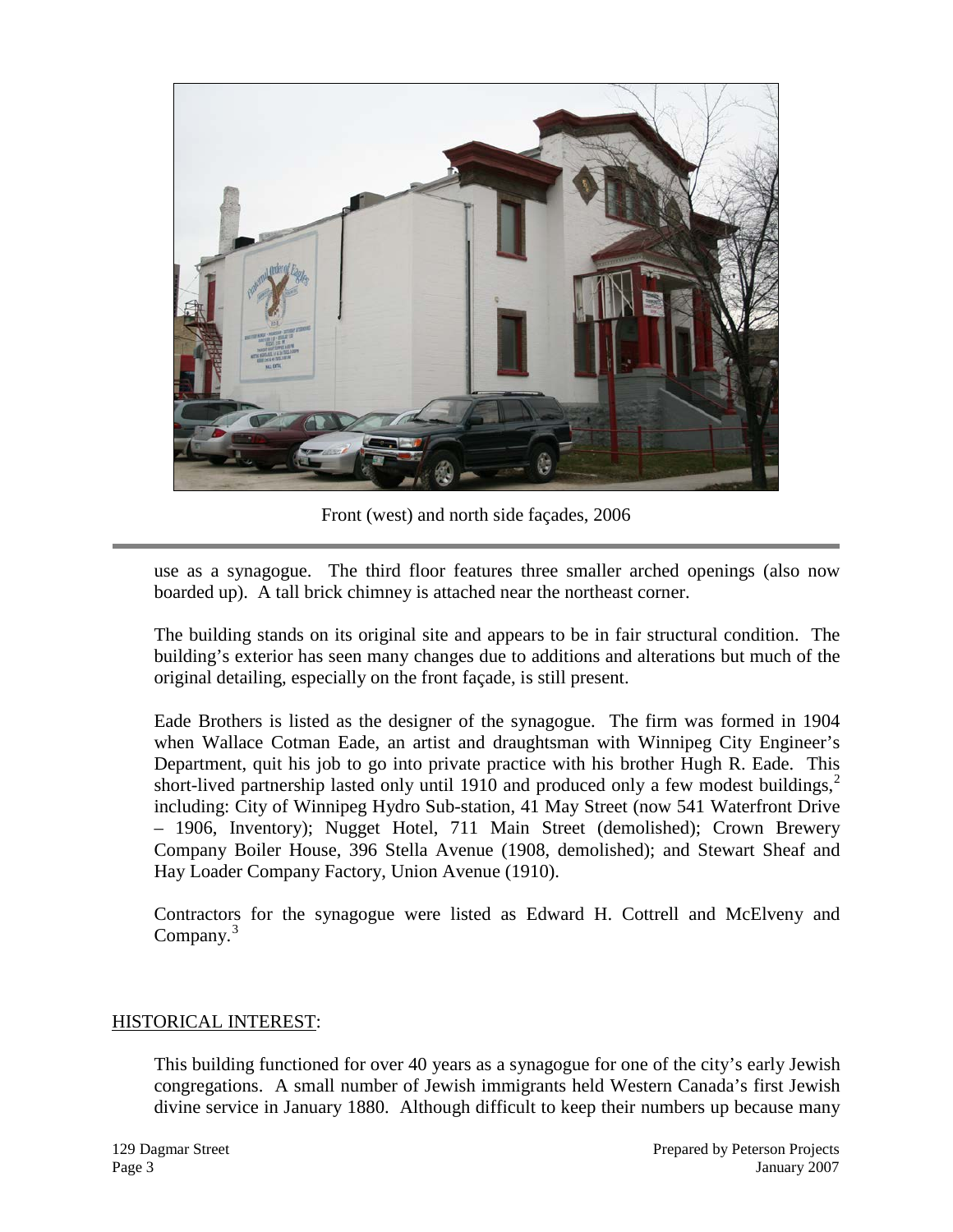

North side façade, 2006

lived far away, the group continued and laid the foundation that made life easier for the 400 immigrants that arrived from the small town of Brody (375 kilometres southwest of Kiev in modern-day Ukraine) in March 1882.<sup>[4](#page-7-3)</sup>

The first synagogue, built on the corner of King and Common (now Henry) streets, was dedicated on March 20, 1890 (building demolished). A second synagogue, Rosh Pina, was built on Henry Avenue in 1893.<sup>[5](#page-7-4)</sup> In the meantime, in 1889, several members of the Bethel Synagogue left and formed a new congregation, Shaarey Zedek. This group operated its own cemetery and Hebrew school but it too suffered the loss of a group of members who wished to operate their own synagogue, forming the Shaarey Shomayim congregation. This split group built the Dagmar Street synagogue in 1907 but in 1913 when faced with financial difficulties, chose to reunite with the Shaarey Zedek congregation, expand the Dagmar Street facility and worship together as the Shaarey Zedek Synagogue. The group stayed here until their new building was erected in  $1950$ .<sup>[6](#page-7-5)</sup>

The second long-term owner of this building was the Fraternal Order of Eagles (FOE).<sup>[7](#page-7-6)</sup> This group had been formed in Seattle, Washington by a group of theatre owners in 1898 as a social organization. Its early members were mostly stagehands, actors, playwrights and the Order grew as these members traveled North America with shows. The Order's focus also grew, as it fought for old age pension, social security and workers' compensation. Today there are approximately 1,500 Aeries (the name for individual organizations within the FOE) throughout North America, 60 in Canada and four in Manitoba (three in Winnipeg). Winnipeg's first Aerie was No. 23, created on June 9, 1899. It was this group that took over the Synagogue in 1950 when the Shaarey Zedek congregation left.<sup>[8](#page-7-7)</sup> The building is now occupied by the Sudanese Community Cultural and Resource Centre.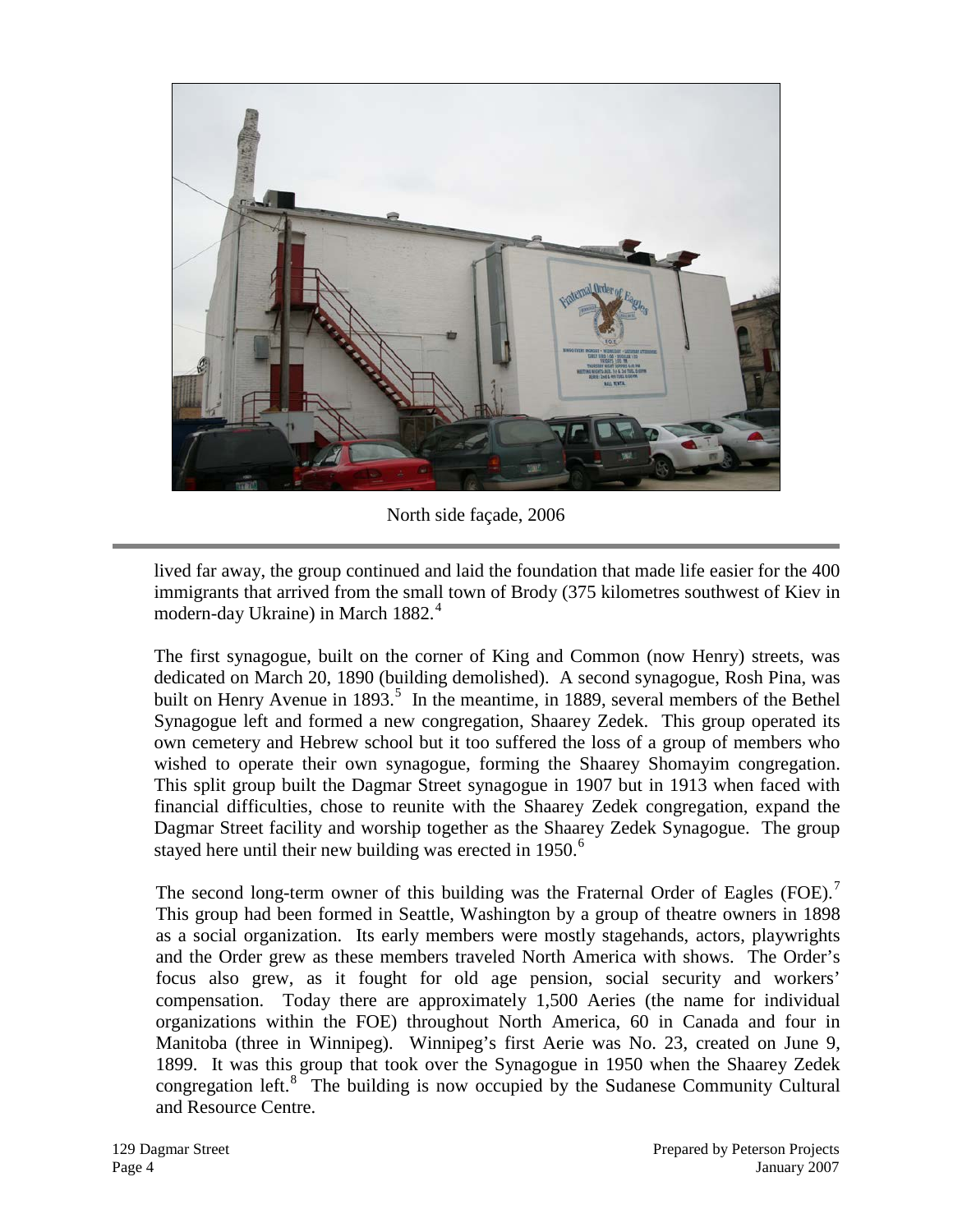

Rear (east) façade, 2006

#### RECOMMENDATION TO HISTORICAL BUILDINGS COMMITTEE:

Under the Historical Buildings By-law, this building meets a number of important criteria:

- its historical importance- the oldest extant synagogue building in Winnipeg and long-time meeting hall for the Fraternal Order of Eagles;
- its associations- its long-term connections to Jewish society (both initial immigrant and established community) and to an influential North American social organization;
- its design- an example of a modest church building with classical features and ornamentation;
- its architect- Eade Brothers were a small-size local firm;
- its location- together with the former Carnegie Library, this building has helped define an important intersection and contributed to the historic streetscape of William Avenue and Dagmar Street; and
- its integrity- its main façades continue to display many of their original elements and design.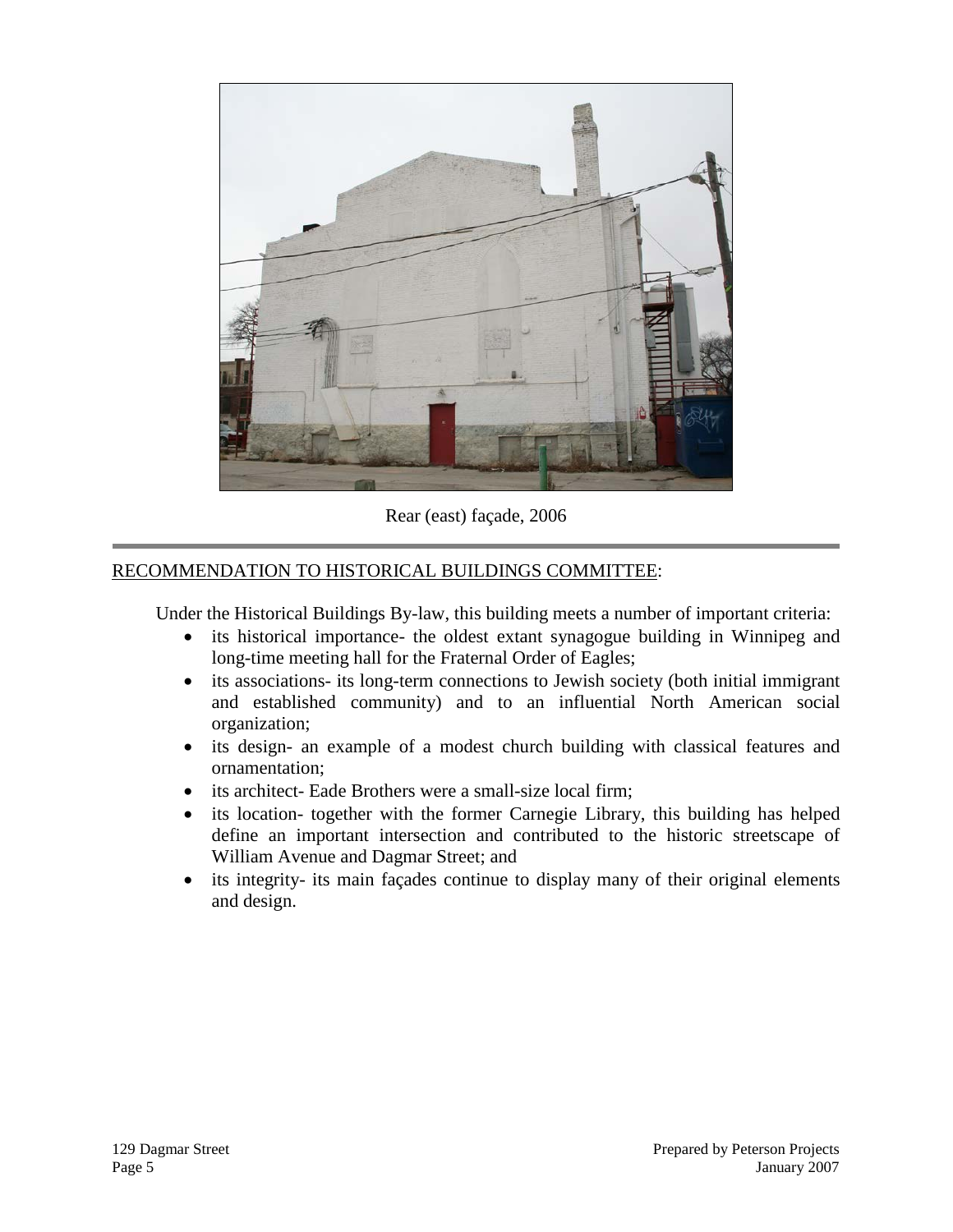

Rear (east) and south side façades, 2006